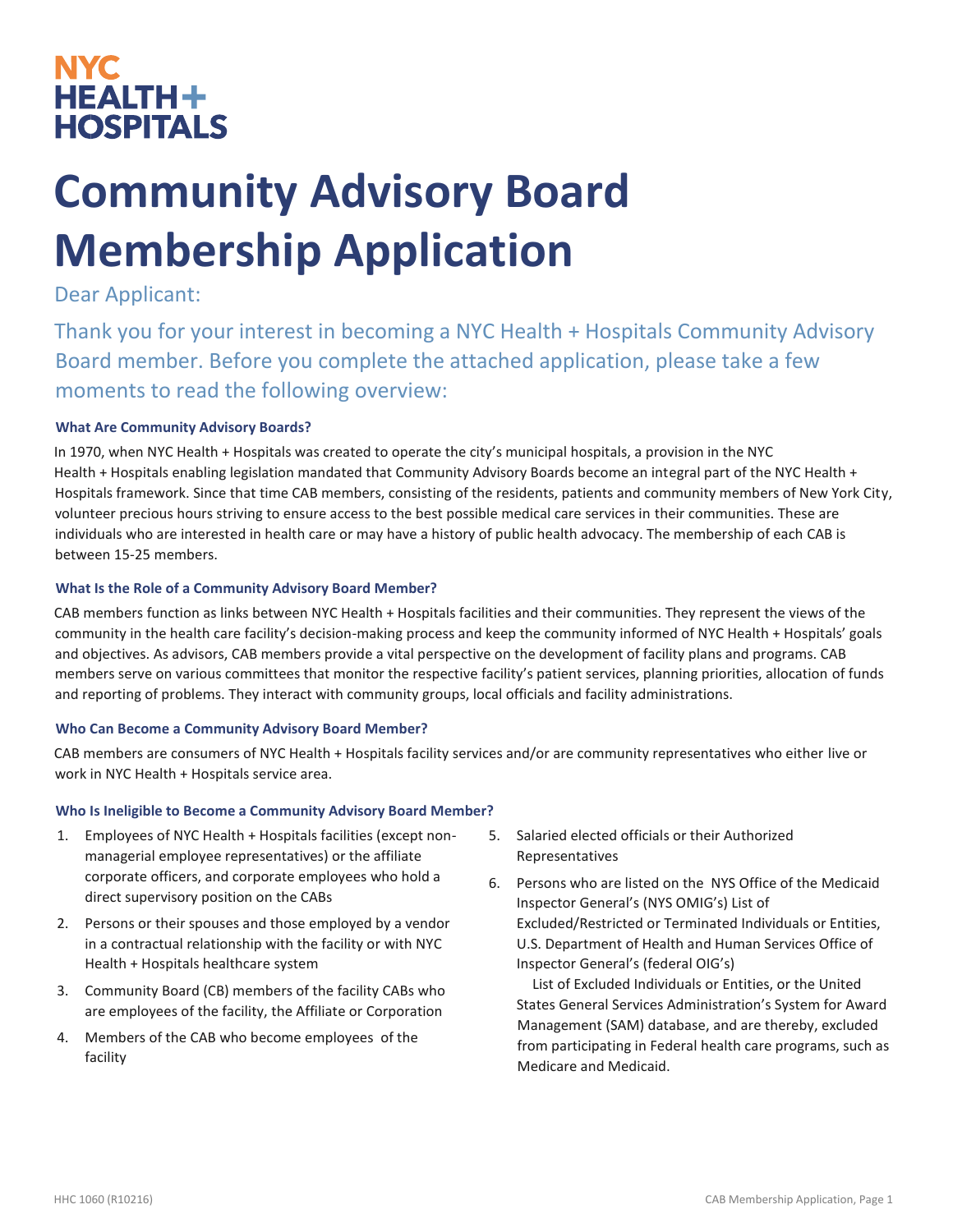# NYC<br>HEALTH+<br>HOSPITALS

|                                                    | First Name                                                                                                                               | Initial              | Date of Birth |  |
|----------------------------------------------------|------------------------------------------------------------------------------------------------------------------------------------------|----------------------|---------------|--|
| <b>Home Address</b>                                | Borough                                                                                                                                  | Zip Code             |               |  |
| <b>Business Name</b>                               | Title/Occupation                                                                                                                         |                      |               |  |
| <b>Business Address</b>                            |                                                                                                                                          |                      |               |  |
| Home Telephone                                     | <b>Business Phone</b>                                                                                                                    | <b>Email Address</b> |               |  |
| □ Consumer*                                        | $\Box$ Community Board Representative $\Box$ Community Representative $\Box$ Employee Representative                                     |                      |               |  |
| <b>New Appointments:</b>                           |                                                                                                                                          |                      |               |  |
|                                                    | Have you ever served as a member of this or any other NYC Health + Hospitals Community Advisory Board (CAB)? $\Box$ Yes $\Box$ No if     |                      |               |  |
|                                                    |                                                                                                                                          |                      |               |  |
|                                                    |                                                                                                                                          |                      |               |  |
|                                                    |                                                                                                                                          |                      |               |  |
|                                                    |                                                                                                                                          |                      |               |  |
|                                                    |                                                                                                                                          |                      |               |  |
|                                                    |                                                                                                                                          |                      |               |  |
|                                                    |                                                                                                                                          |                      |               |  |
|                                                    |                                                                                                                                          |                      |               |  |
|                                                    | Is this facility the prime source of health services for you and/or your children? $\Box$ Yes $\Box$ No                                  |                      |               |  |
|                                                    | Are you currently employed by NYC Health + Hospitals or its affiliates? $\Box$ Yes $\Box$ No                                             |                      |               |  |
| $\Box$ No                                          | Are you or your spouse involved in a vendor or contractual relationship with NYC Health + Hospitals or one of its affiliates? $\Box$ Yes |                      |               |  |
| <b>Reappointments:</b><br><b>All Appointments:</b> | What do you think will be your major or general contribution to the CAB?                                                                 |                      |               |  |
|                                                    |                                                                                                                                          |                      |               |  |
|                                                    |                                                                                                                                          |                      |               |  |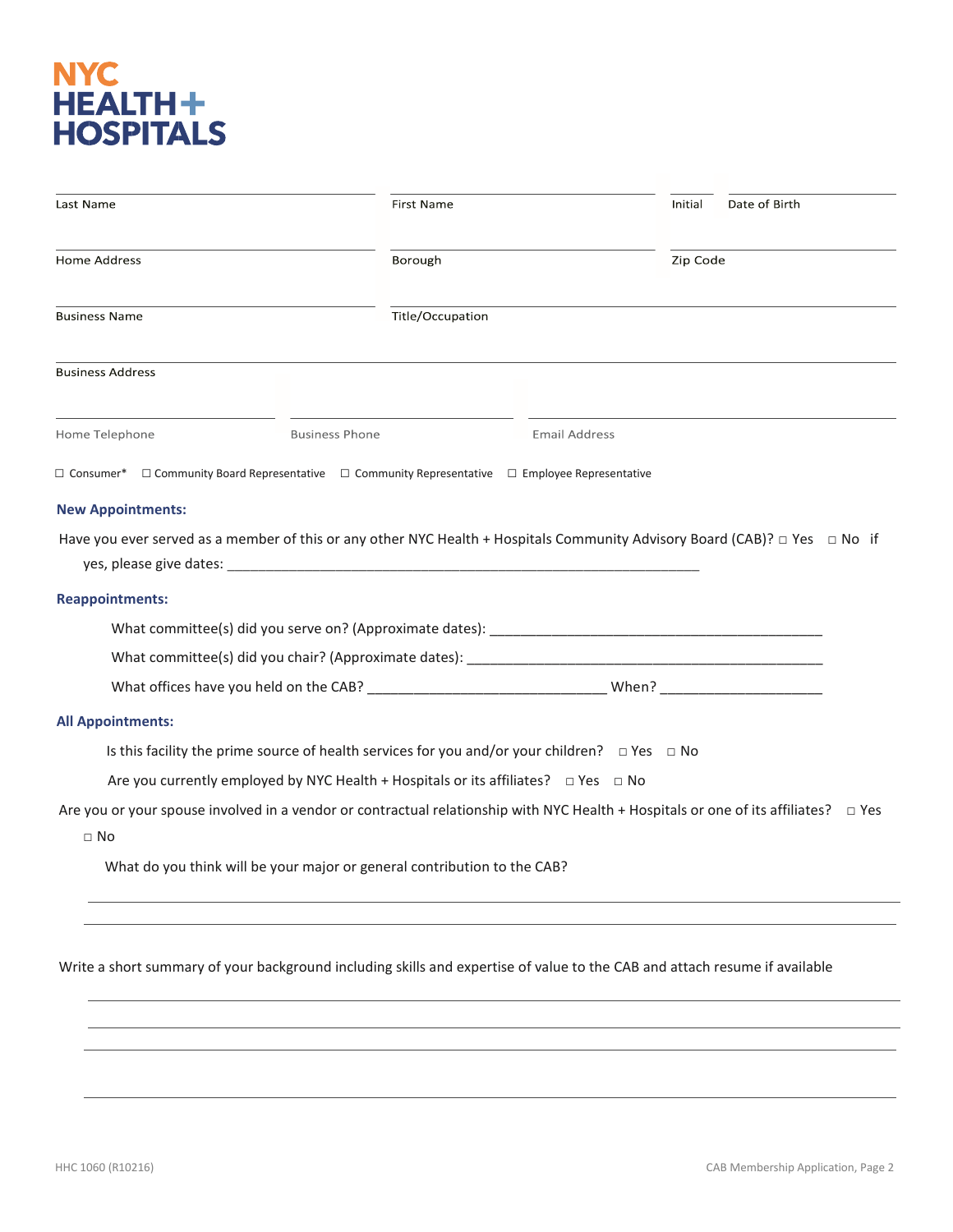

\*A consumer shall be defined as any individual, at least 18 years of age, or the parent of a minor who uses or has used the NYC health + Hospitals facility as his/her primary source of health care within a period of two (2) years immediately prior to his/her application/appointment to the Community Advisory Board as must be confirmed by the facility to the membership committee. (2) Is not a direct or indirect provider of health care.

**The following information is requested to ensure that CAB composition accurately reflects the demographic composition of the CAB will serve. You are not required to answer these questions but your cooperation is appreciated. Please answer the following:**

Gender: □ Male □ Female □ Non-binary □ Something else: **example and all actions Race or Ethnicity: List boards, committees and organizations in which you have participated, particularly, those related to health care. Give a brief description of responsibilities and offices held.**

| Membership in                                              | From | To | Office Held |  |
|------------------------------------------------------------|------|----|-------------|--|
|                                                            |      |    |             |  |
| <u> 1989 - Johann Barn, amerikansk politiker (d. 1989)</u> |      |    |             |  |
| <b>References (Names and Address):</b>                     |      |    |             |  |
| $1.$                                                       |      |    |             |  |
|                                                            |      |    |             |  |
|                                                            |      |    |             |  |
| 3.                                                         |      |    |             |  |

### **EMPLOYEE REPRESENTATIVE APPLICANTS ONLY**

Department Dates of Election/Appointment

A materially false statement willfully or fraudulently made in connection with this application may result in rendering the application ineligible to serve as a community advisory board member.

I, the state that I have read and understand all the items contained in this application; that I have supplied full and complete answers to each item therein to the best of my knowledge, that I will notify the facility in writing, in the form of a revised application form, of any change(s) to the information contained herein; and that the submitted information shall be reviewed to ensure that my eligibility for membership is in accordance with the NYC Health + Hospitals Policy and Guidelines for Community Advisory Boards. Failure to submit a revised application to the NYC Health + Hospitals facility, within 30 days, may result in the termination of my membership.

| ____<br>_____ | Signati | $\cdots$<br>Ddlt. |
|---------------|---------|-------------------|
|---------------|---------|-------------------|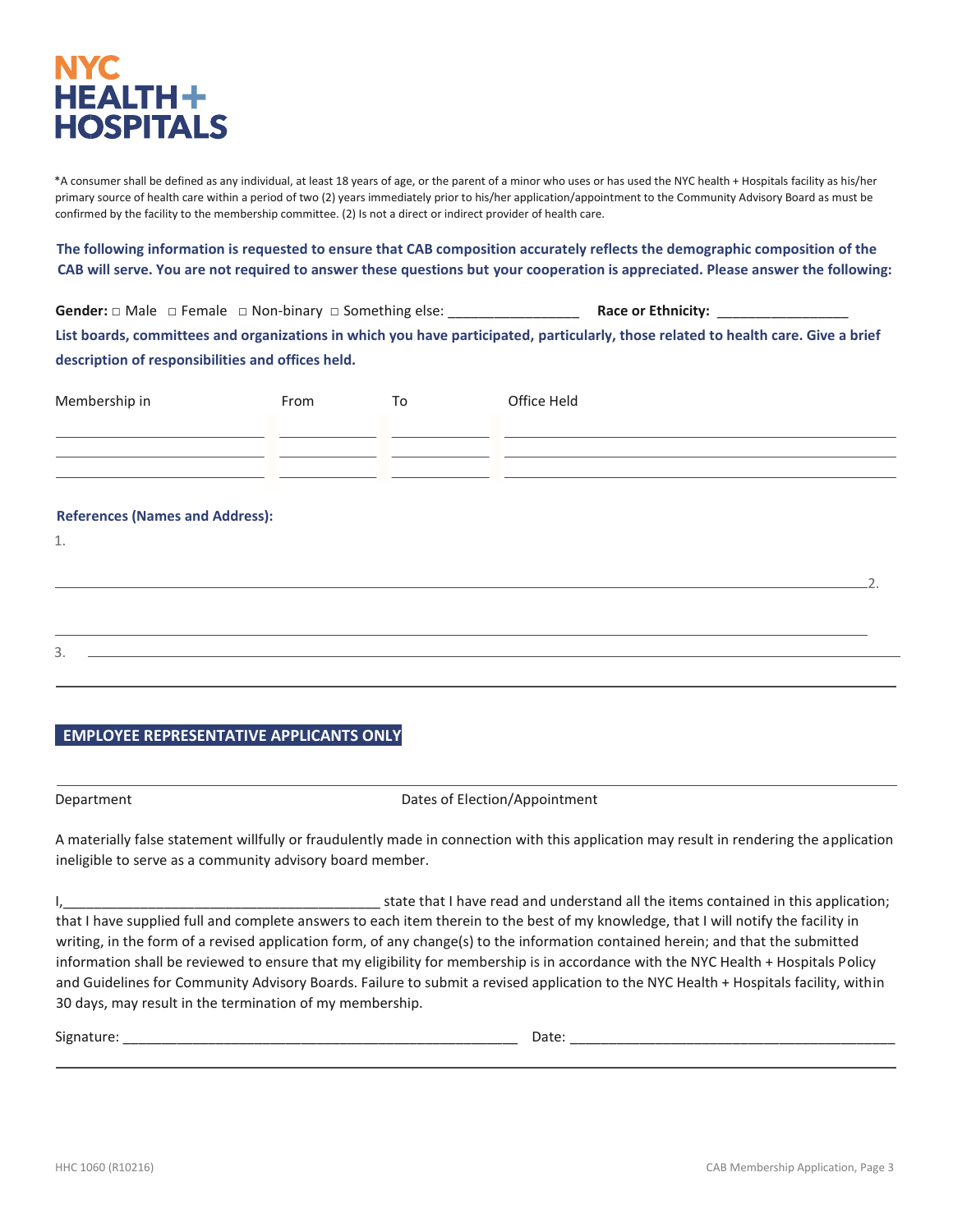### **TO BE COMPLETED BY FACILITY STAFF ONLY**

Appointment Category: \_\_\_\_\_\_\_\_\_\_\_\_\_\_\_\_\_\_\_\_\_\_\_\_\_\_\_\_\_\_\_\_\_\_\_\_\_\_\_\_\_\_\_\_\_\_\_\_\_\_\_\_\_\_\_\_\_\_\_\_\_\_\_\_\_\_\_\_\_\_\_\_\_\_\_\_\_\_

Appointment Date: \_\_\_\_\_\_\_\_\_\_\_\_\_\_\_\_\_\_\_\_\_ Termination Date: \_\_\_\_\_\_\_\_\_\_\_\_\_\_\_\_\_\_\_\_\_\_\_\_\_\_\_\_\_\_\_\_\_\_\_\_\_\_\_\_\_\_\_

Reappointment: □ Yes □ No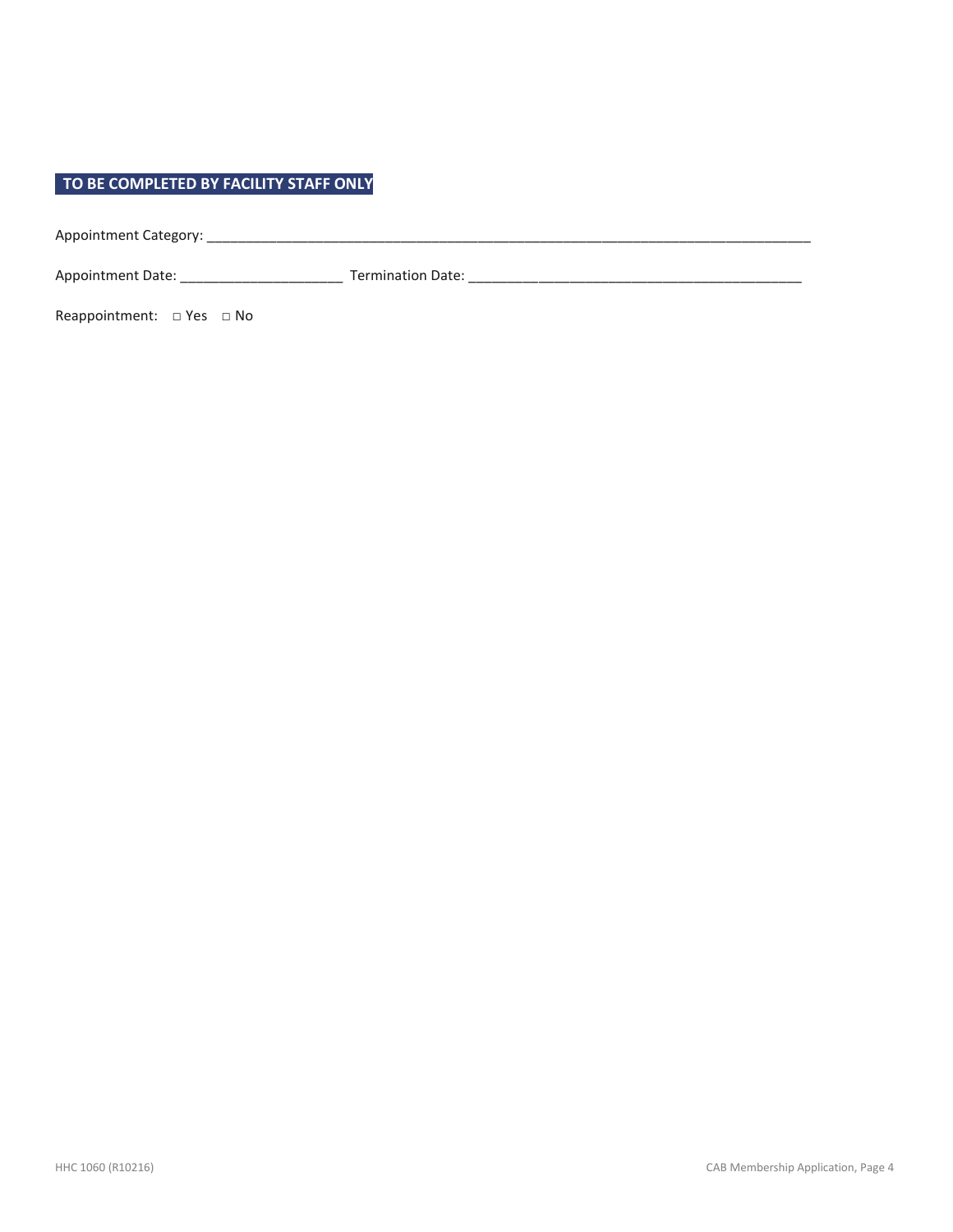### **NYC HEALTH+ HOSPITALS**

# Certification Concerning Conflicts of Interest and Compliance with Policy and Guidelines for **Community Advisory Board Members**

| esiding f | am a member of, or an applicant for<br>___ |
|-----------|--------------------------------------------|
|           |                                            |

membership on the Community Advisory Board of \_\_\_\_\_\_\_\_\_\_\_\_\_\_\_\_\_\_\_\_\_\_\_\_\_\_\_\_\_\_\_\_\_\_\_\_\_\_\_\_\_\_\_\_ (the "Facility")

of NYC Health + Hospitals.

I understand that NYC Health + Hospitals' enabling act requires NYC Health + Hospitals to establish Community Advisory Boards for each of its facilities to consider and advise NYC Health + Hospitals and the facilities on matters concerning the development of any plans or programs of NYC Health + Hospitals, and that the enabling act empowered NYC Health + Hospitals to establish rules and regulations with respect to the Community Advisory Boards. I also understand that it is imperative that the advice of a Community Advisory Board be free from conflicts of interests.

I hereby certify that, as a member of, or applicant for membership on a Community Advisory Board of a facility of NYC Health + Hospitals, I am bound by the provisions of the facilities' Code of Ethics and NYC Health + Hospitals Principles of Professional Conduct.

I understand that my appointment to the CAB is subject to my being cleared by the NYC Health + Hospitals, which will include a background investigation. I hereby authorize NYC Health + Hospitals to commence its clearance procedure by making any investigation of my background deemed necessary. I give NYC Health + Hospitals permission to secure all necessary personal data from governmental sources. I further agree to cooperate in all phases of the clearance procedure and, if deemed necessary, to provide additional personal information in order to complete the clearance process. Moreover, I hereby agree to hold NYC Health + Hospitals and the City of New York, its agencies, employees and agents harmless with respect to any personal claim for damages, expenses or injuries that may arise should the clearance procedure not be completed satisfactorily and my service terminated. I understand that I cannot serve as

a CAB member if I am excluded from participation in Federal health care programs or if I am debarred by the General Services Administration from any other Executive Branch procurement or non-procurement programs or activities.

Moreover, I understand that the NYC Health + Hospitals has established and adopted the "Policy and Guidelines for Community Advisory Boards", which excludes certain people from membership on a Community Advisory Board. As such, I certify that neither I nor my spouse is employed by a vendor or any organization that has a contractual relationship with the Facility, with NYC Health + Hospitals, its corporate subsidiaries, or with any of the NYC Health + Hospitals' auxiliaries.

I acknowledge that I am unaware of any actual conflict of interest, nor is there an appearance of a conflict of interest, which would prevent me from performing my duties as a member of a Community Advisory Board in a fair and unbiased fashion.

Should I be unable or unwilling to attest to any of the above, I agree that I will not be permitted to apply for membership on or to continue as a member of the Community Advisory Board.

Finally, I also agree to immediately notify the Executive Director of the Facility of the Community Advisory Board of which I am a member, or applicant for membership on, of any change of circumstances affecting myself or a member of my immediate family, which might create a conflict of interest or the appearance of a conflict of interest.

Name:

Signature: \_\_\_\_\_\_\_\_\_\_\_\_\_\_\_\_\_\_\_\_\_\_\_\_\_\_\_\_\_\_\_\_\_\_\_\_\_\_\_